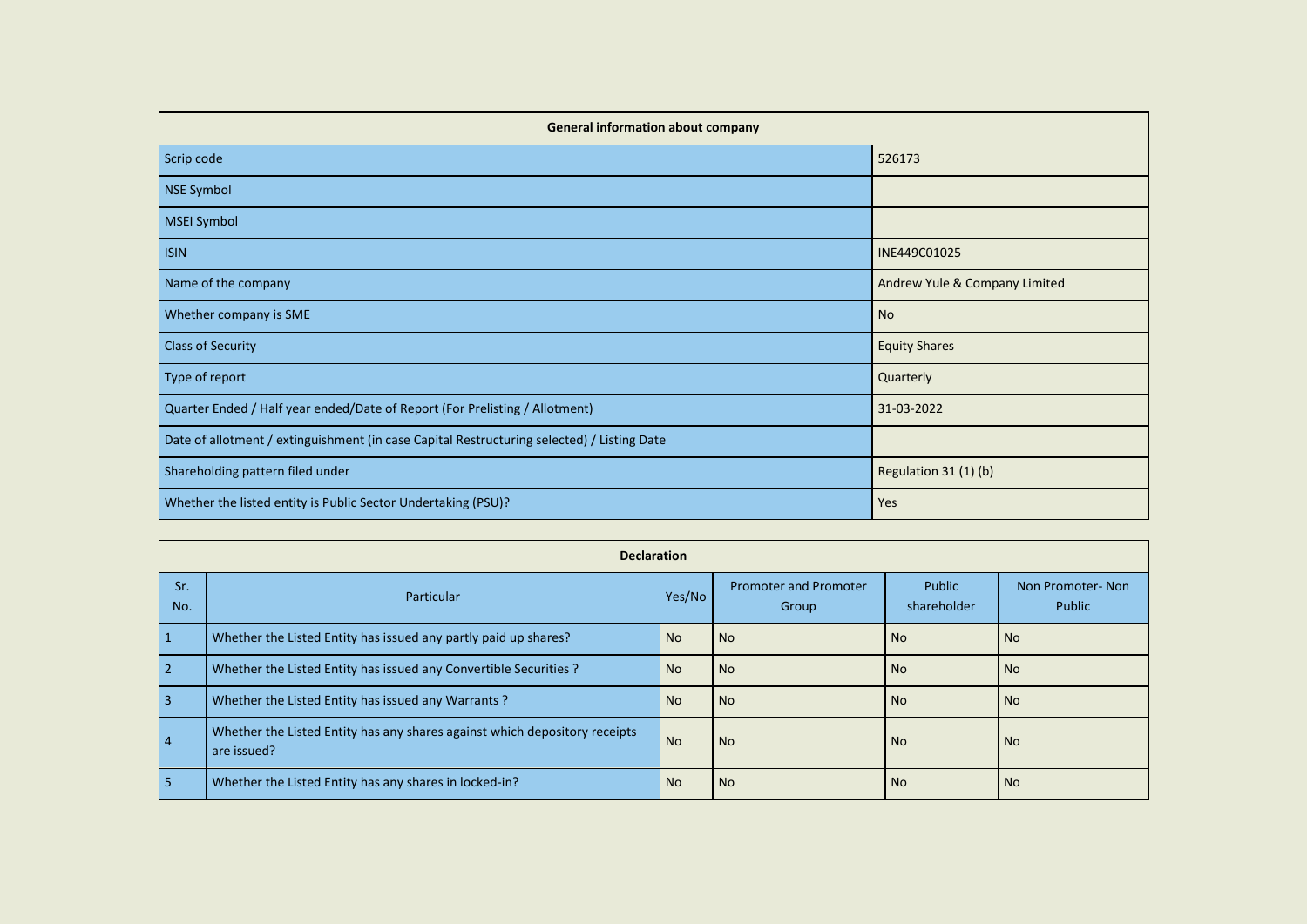|    | Whether any shares held by promoters are pledge or otherwise<br>encumbered? | - No | l No |      |      |
|----|-----------------------------------------------------------------------------|------|------|------|------|
|    | Whether company has equity shares with differential voting rights?          | - No | No   | l No | l No |
| -8 | Whether the listed entity has any significant beneficial owner?             | l No |      |      |      |

|                         |                                              |              |                          |                    | Table I - Summary Statement holding of specified securities |                          |                                               |                           |                      |                                            |                   |
|-------------------------|----------------------------------------------|--------------|--------------------------|--------------------|-------------------------------------------------------------|--------------------------|-----------------------------------------------|---------------------------|----------------------|--------------------------------------------|-------------------|
|                         | Category of                                  | Nos. Of      | No. of fully             | No. Of<br>Partly   | No. Of shares                                               | Total nos.               | Shareholding as a %<br>of total no. of shares | of securities (IX)        |                      | Number of Voting Rights held in each class |                   |
| Category<br>$\vert$ (I) | shareholder                                  | shareholders | paid up<br>equity shares | paid-up<br>equity  | underlying<br>Depository                                    | shares held<br>$(VII) =$ | (calculated as per                            | No of Voting (XIV) Rights |                      |                                            | Total as a        |
|                         | (11)                                         | (III)        | held (IV)                | shares<br>held (V) | Receipts (VI)                                               | $(IV)+(V)+(V)$           | SCRR, 1957) (VIII) As<br>a % of $(A+B+C2)$    | Class eg: X               | <b>Class</b><br>eg:y | <b>Total</b>                               | % of<br>$(A+B+C)$ |
| (A)                     | Promoter &<br>Promoter<br>Group              | $\mathbf{1}$ | 436374630                |                    |                                                             | 436374630                | 89.25                                         | 436374630                 |                      | 436374630                                  | 89.25             |
| (B)                     | <b>Public</b>                                | 41582        | 52576348                 |                    |                                                             | 52576348                 | 10.75                                         | 52576348                  |                      | 52576348                                   | 10.75             |
| (C)                     | <b>Non</b><br>Promoter-<br><b>Non Public</b> |              |                          |                    |                                                             |                          |                                               |                           |                      |                                            |                   |
| (C1)                    | <b>Shares</b><br>underlying<br><b>DRs</b>    |              |                          |                    |                                                             |                          |                                               |                           |                      |                                            |                   |
| (C2)                    | Shares held<br>by Employee<br><b>Trusts</b>  |              |                          |                    |                                                             |                          |                                               |                           |                      |                                            |                   |
|                         | <b>Total</b>                                 | 41583        | 488950978                |                    |                                                             | 488950978                | 100                                           | 488950978                 |                      | 488950978                                  | 100               |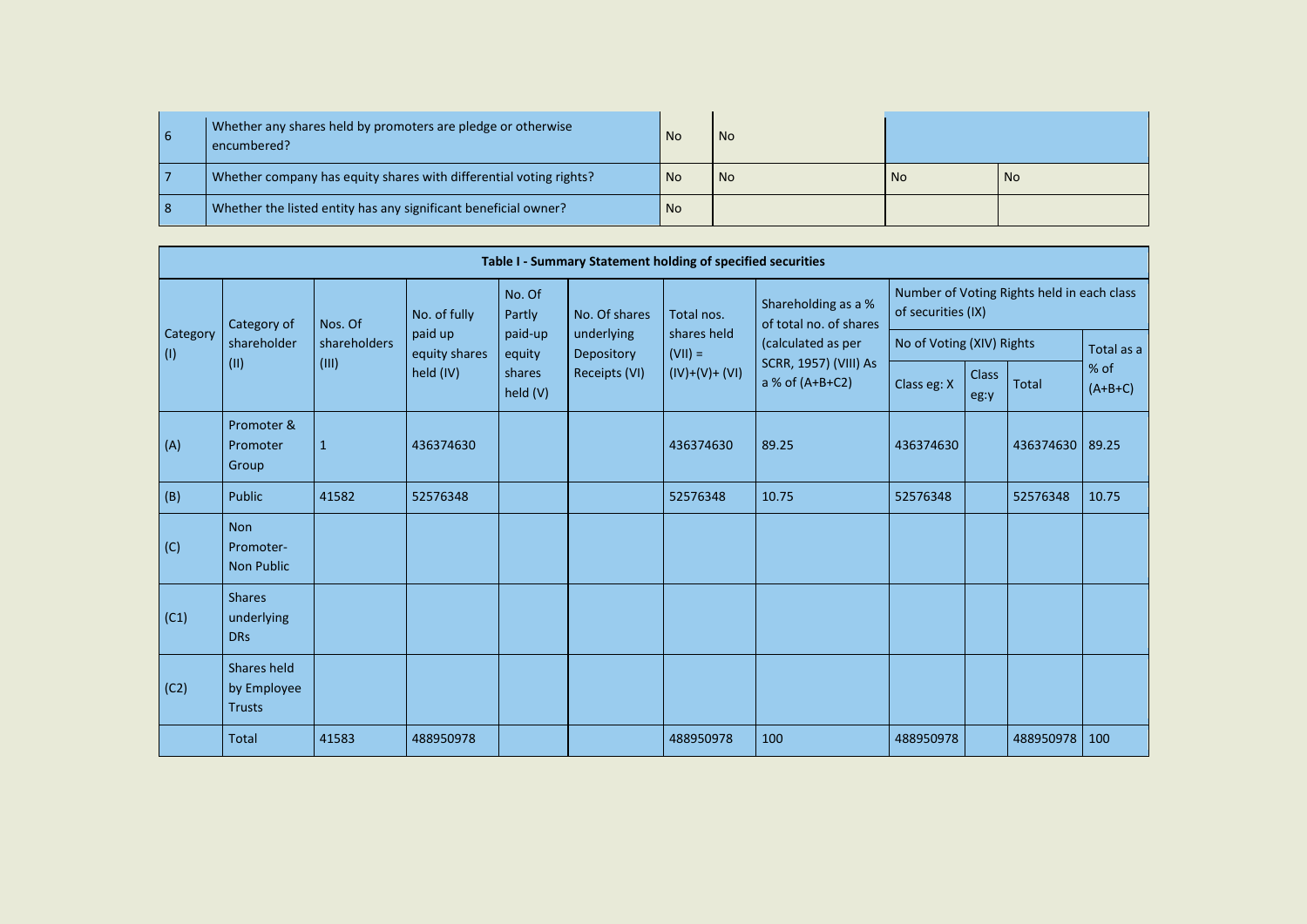|          |                                              |                                            |                                            |                                                           | Table I - Summary Statement holding of specified securities                                              |            |                                                 |            |                                                           |                                                      |
|----------|----------------------------------------------|--------------------------------------------|--------------------------------------------|-----------------------------------------------------------|----------------------------------------------------------------------------------------------------------|------------|-------------------------------------------------|------------|-----------------------------------------------------------|------------------------------------------------------|
| Category | Category of<br>shareholder                   | No. Of Shares<br>Underlying<br>Outstanding | No. of Shares<br>Underlying<br>Outstanding | No. Of Shares<br>Underlying<br>Outstanding<br>convertible | Shareholding, as a %<br>assuming full<br>conversion of<br>convertible securities (<br>as a percentage of |            | Number of<br>Locked in<br>shares (XII)          | (XIII)     | Number of<br>Shares pledged<br>or otherwise<br>encumbered | Number of equity<br>shares held in<br>dematerialized |
| (1)      | (II)                                         | convertible<br>securities (X)              | Warrants (Xi)                              | securities and No.<br>Of Warrants (Xi)<br>(a)             | diluted share capital)<br>$(XI) = (VII)+(X) As a % of$<br>$(A+B+C2)$                                     | No.<br>(a) | As a %<br>of total<br><b>Shares</b><br>held (b) | No.<br>(a) | As a % of<br>total<br><b>Shares</b><br>held (b)           | form (XIV)                                           |
| (A)      | Promoter &<br>Promoter<br>Group              |                                            |                                            |                                                           | 89.25                                                                                                    |            |                                                 |            |                                                           | 436374630                                            |
| (B)      | Public                                       |                                            |                                            |                                                           | 10.75                                                                                                    |            |                                                 |            |                                                           | 52005408                                             |
| (C)      | <b>Non</b><br>Promoter-<br><b>Non Public</b> |                                            |                                            |                                                           |                                                                                                          |            |                                                 |            |                                                           |                                                      |
| (C1)     | <b>Shares</b><br>underlying<br><b>DRs</b>    |                                            |                                            |                                                           |                                                                                                          |            |                                                 |            |                                                           |                                                      |
| (C2)     | Shares held<br>by Employee<br><b>Trusts</b>  |                                            |                                            |                                                           |                                                                                                          |            |                                                 |            |                                                           |                                                      |
|          | <b>Total</b>                                 |                                            |                                            |                                                           | 100                                                                                                      |            |                                                 |            |                                                           | 488380038                                            |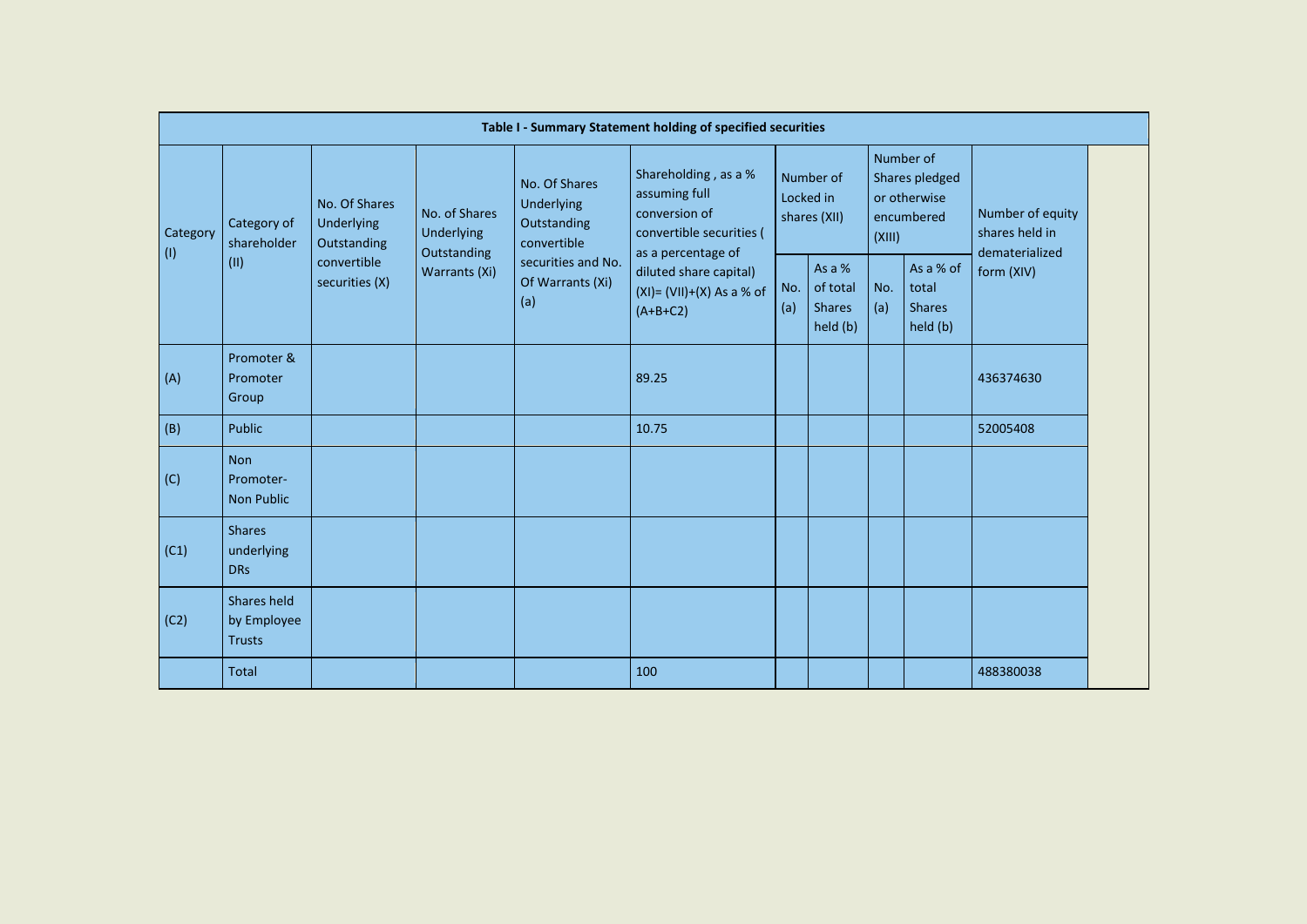|                                                                                           |                                                                                      |                       |                               |                                              |                                              |                                  | Table II - Statement showing shareholding pattern of the Promoter and Promoter Group |                           |                      |                                      |                                           |
|-------------------------------------------------------------------------------------------|--------------------------------------------------------------------------------------|-----------------------|-------------------------------|----------------------------------------------|----------------------------------------------|----------------------------------|--------------------------------------------------------------------------------------|---------------------------|----------------------|--------------------------------------|-------------------------------------------|
|                                                                                           |                                                                                      |                       | No. of fully                  | No. Of<br>Partly                             | No. Of                                       | Total nos.                       | Shareholding<br>as a % of total                                                      | class of securities (IX)  |                      | Number of Voting Rights held in each |                                           |
|                                                                                           | Category &                                                                           | Nos. Of               | paid up                       | paid-                                        | shares                                       | shares held                      | no. of shares                                                                        | No of Voting (XIV) Rights |                      |                                      | <b>Total</b>                              |
| Sr.                                                                                       | Name of the<br>Shareholders (I)                                                      | shareholders<br>(III) | equity<br>shares held<br>(IV) | <b>up</b><br>equity<br>shares<br>held<br>(V) | underlying<br>Depository<br>Receipts<br>(VI) | $(VII) =$<br>$(IV)+(V)+$<br>(VI) | (calculated as<br>per SCRR,<br>1957) (VIII) As<br>a % of<br>$(A+B+C2)$               | Class eg: X               | <b>Class</b><br>eg:y | <b>Total</b>                         | as a %<br>of<br>Total<br>Voting<br>rights |
| $\overline{A}$                                                                            | Table II - Statement showing shareholding pattern of the Promoter and Promoter Group |                       |                               |                                              |                                              |                                  |                                                                                      |                           |                      |                                      |                                           |
| (1)                                                                                       | Indian                                                                               |                       |                               |                                              |                                              |                                  |                                                                                      |                           |                      |                                      |                                           |
| (b)                                                                                       | Central<br>Government/<br><b>State</b><br>Government(s)                              | $\mathbf{1}$          | 436374630                     |                                              |                                              | 436374630                        | 89.25                                                                                | 436374630                 |                      | 436374630                            | 89.25                                     |
| Sub-Total (A)(1)                                                                          |                                                                                      | $\mathbf{1}$          | 436374630                     |                                              |                                              | 436374630                        | 89.25                                                                                | 436374630                 |                      | 436374630                            | 89.25                                     |
| (2)                                                                                       | Foreign                                                                              |                       |                               |                                              |                                              |                                  |                                                                                      |                           |                      |                                      |                                           |
| <b>Total Shareholding of</b><br><b>Promoter and Promoter</b><br>Group $(A)=(A)(1)+(A)(2)$ |                                                                                      | $\mathbf{1}$          | 436374630                     |                                              |                                              | 436374630                        | 89.25                                                                                | 436374630                 |                      | 436374630                            | 89.25                                     |
| $\sf B$                                                                                   | Table III - Statement showing shareholding pattern of the Public shareholder         |                       |                               |                                              |                                              |                                  |                                                                                      |                           |                      |                                      |                                           |
| (1)                                                                                       | Institutions                                                                         |                       |                               |                                              |                                              |                                  |                                                                                      |                           |                      |                                      |                                           |
| (a)                                                                                       | <b>Mutual Funds</b>                                                                  | $\overline{3}$        | 950                           |                                              |                                              | 950                              | $\pmb{0}$                                                                            | 950                       |                      | 950                                  | $\mathbf 0$                               |
| (e)                                                                                       | Foreign Portfolio<br>Investors                                                       | 1                     | 344024                        |                                              |                                              | 344024                           | 0.07                                                                                 | 344024                    |                      | 344024                               | 0.07                                      |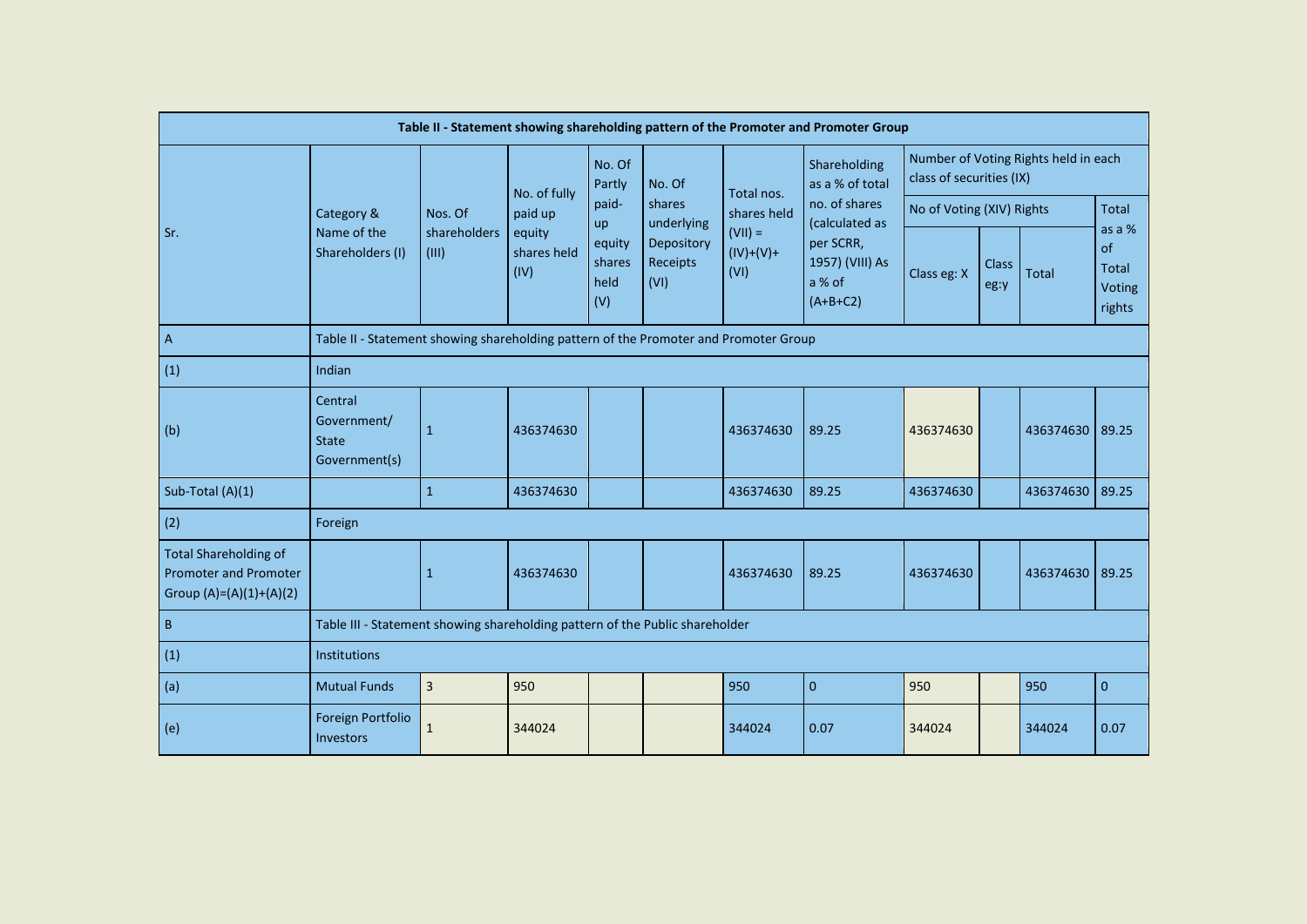| (f)                                                               | Financial<br>Institutions/<br><b>Banks</b>                                                                          | 25          | 19067    |  | 19067    | $\pmb{0}$ | 19067    | 19067    | $\pmb{0}$    |
|-------------------------------------------------------------------|---------------------------------------------------------------------------------------------------------------------|-------------|----------|--|----------|-----------|----------|----------|--------------|
| (g)                                                               | Insurance<br>Companies                                                                                              | $\mathbf 1$ | 50       |  | 50       | $\pmb{0}$ | 50       | 50       | $\mathbf{0}$ |
| (i)                                                               | Any Other<br>(specify)                                                                                              | $1\,$       | 10765076 |  | 10765076 | $2.2$     | 10765076 | 10765076 | $2.2$        |
| Sub-Total (B)(1)                                                  |                                                                                                                     | 31          | 11129167 |  | 11129167 | 2.28      | 11129167 | 11129167 | 2.28         |
| (3)                                                               | Non-institutions                                                                                                    |             |          |  |          |           |          |          |              |
| (a(i))                                                            | Individuals -<br>i.Individual<br>shareholders<br>holding nominal<br>share capital up<br>to Rs. 2 lakhs.             | 41170       | 36329516 |  | 36329516 | 7.43      | 36329516 | 36329516 | 7.43         |
| (a(ii))                                                           | Individuals - ii.<br>Individual<br>shareholders<br>holding nominal<br>share capital in<br>excess of Rs. 2<br>lakhs. | 19          | 3139188  |  | 3139188  | 0.64      | 3139188  | 3139188  | 0.64         |
| (e)                                                               | Any Other<br>(specify)                                                                                              | 362         | 1978477  |  | 1978477  | 0.4       | 1978477  | 1978477  | 0.4          |
| Sub-Total (B)(3)                                                  |                                                                                                                     | 41551       | 41447181 |  | 41447181 | 8.48      | 41447181 | 41447181 | 8.48         |
| <b>Total Public</b><br>Shareholding<br>$(B)=(B)(1)+(B)(2)+(B)(3)$ |                                                                                                                     | 41582       | 52576348 |  | 52576348 | 10.75     | 52576348 | 52576348 | 10.75        |
| c                                                                 | Table IV - Statement showing shareholding pattern of the Non Promoter- Non Public shareholder                       |             |          |  |          |           |          |          |              |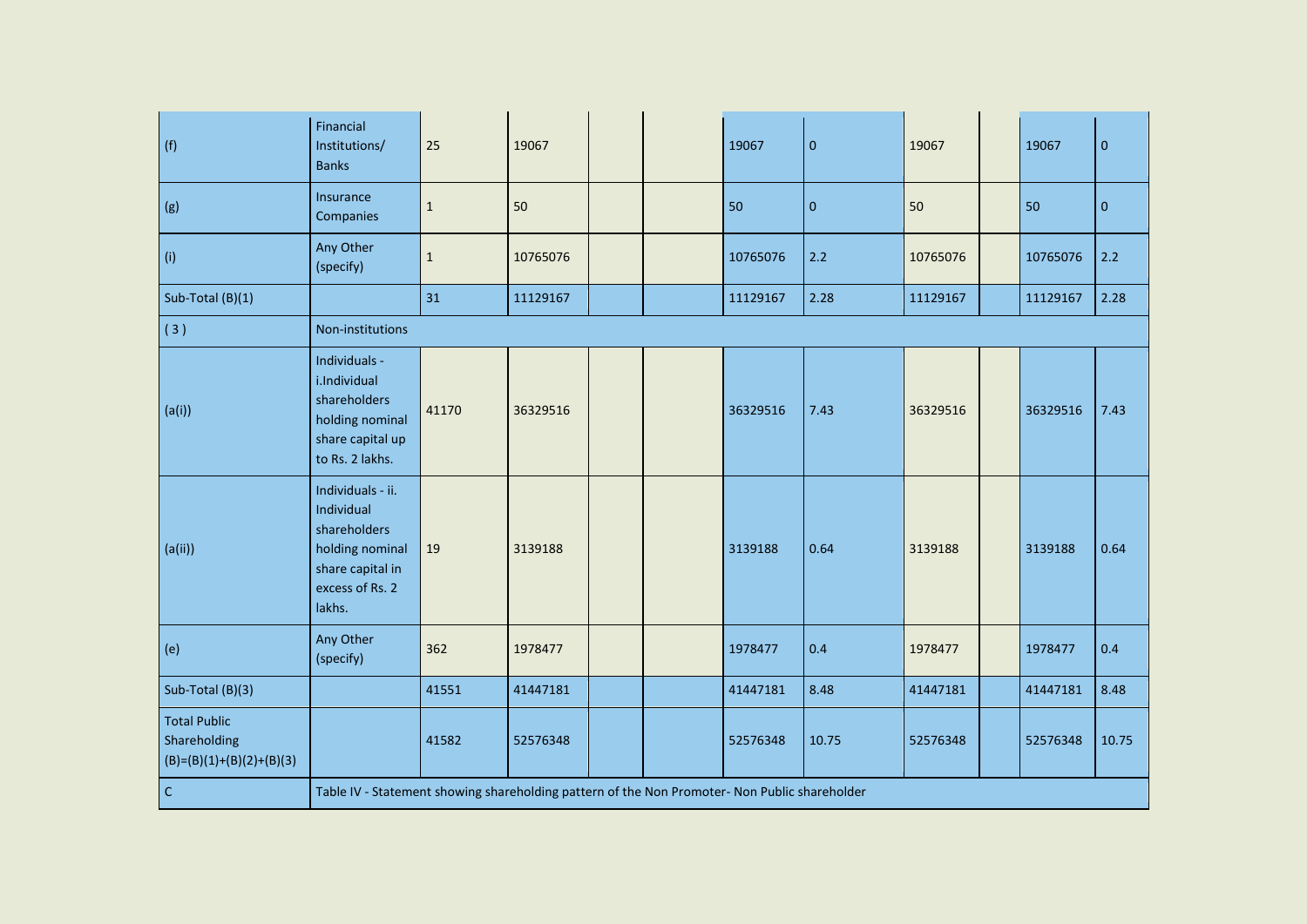| Total (A+B+C2)                                                                            |                                              | 41583                        | 488950978                                                    |                                                                                            | 488950978 | 100        |                                                   |            | 488950978                                                            | 488950978 100                      |  |
|-------------------------------------------------------------------------------------------|----------------------------------------------|------------------------------|--------------------------------------------------------------|--------------------------------------------------------------------------------------------|-----------|------------|---------------------------------------------------|------------|----------------------------------------------------------------------|------------------------------------|--|
| Total (A+B+C)                                                                             |                                              | 41583                        | 488950978                                                    |                                                                                            | 488950978 | 100        |                                                   |            | 488950978                                                            | 488950978 100                      |  |
|                                                                                           |                                              |                              |                                                              |                                                                                            |           |            |                                                   |            |                                                                      |                                    |  |
|                                                                                           |                                              |                              |                                                              | Table II - Statement showing shareholding pattern of the Promoter and Promoter Group       |           |            |                                                   |            |                                                                      |                                    |  |
|                                                                                           | No. Of Shares<br>Underlying                  | No. of Shares<br>Underlying  | No. Of Shares<br>Underlying<br>Outstanding                   | Shareholding, as a %<br>assuming full<br>conversion of<br>convertible securities (         |           |            | Number of<br>Locked in<br>shares (XII)            |            | <b>Number of Shares</b><br>pledged or otherwise<br>encumbered (XIII) | Number of equity<br>shares held in |  |
| Sr.                                                                                       | Outstanding<br>convertible<br>securities (X) | Outstanding<br>Warrants (Xi) | convertible<br>securities and No.<br>Of Warrants (Xi)<br>(a) | as a percentage of<br>diluted share capital)<br>$(XI) = (VII)+(X) As a % of$<br>$(A+B+C2)$ |           | No.<br>(a) | As a $%$<br>of total<br><b>Shares</b><br>held (b) | No.<br>(a) | As a % of total<br>Shares held (b)                                   | dematerialized<br>form (XIV)       |  |
| A                                                                                         |                                              |                              |                                                              | Table II - Statement showing shareholding pattern of the Promoter and Promoter Group       |           |            |                                                   |            |                                                                      |                                    |  |
| (1)                                                                                       | Indian                                       |                              |                                                              |                                                                                            |           |            |                                                   |            |                                                                      |                                    |  |
| (b)                                                                                       |                                              |                              |                                                              | 89.25                                                                                      |           |            |                                                   |            |                                                                      | 436374630                          |  |
| Sub-Total (A)(1)                                                                          |                                              |                              |                                                              | 89.25                                                                                      |           |            |                                                   |            |                                                                      | 436374630                          |  |
| (2)                                                                                       | Foreign                                      |                              |                                                              |                                                                                            |           |            |                                                   |            |                                                                      |                                    |  |
| <b>Total Shareholding of</b><br><b>Promoter and Promoter</b><br>Group $(A)=(A)(1)+(A)(2)$ |                                              |                              |                                                              | 89.25                                                                                      |           |            |                                                   |            |                                                                      | 436374630                          |  |
| $\sf B$                                                                                   |                                              |                              |                                                              | Table III - Statement showing shareholding pattern of the Public shareholder               |           |            |                                                   |            |                                                                      |                                    |  |
| (1)                                                                                       | Institutions                                 |                              |                                                              |                                                                                            |           |            |                                                   |            |                                                                      |                                    |  |
| (a)                                                                                       |                                              |                              |                                                              | $\mathbf 0$                                                                                |           |            |                                                   |            |                                                                      | $\pmb{0}$                          |  |
| (e)                                                                                       |                                              |                              |                                                              | 0.07                                                                                       |           |            |                                                   |            |                                                                      | 344024                             |  |
| (f)                                                                                       |                                              |                              |                                                              | $\mathbf{0}$                                                                               |           |            |                                                   |            |                                                                      | 1465                               |  |
| (g)                                                                                       |                                              |                              |                                                              | $\mathbf{0}$                                                                               |           |            |                                                   |            |                                                                      | $\pmb{0}$                          |  |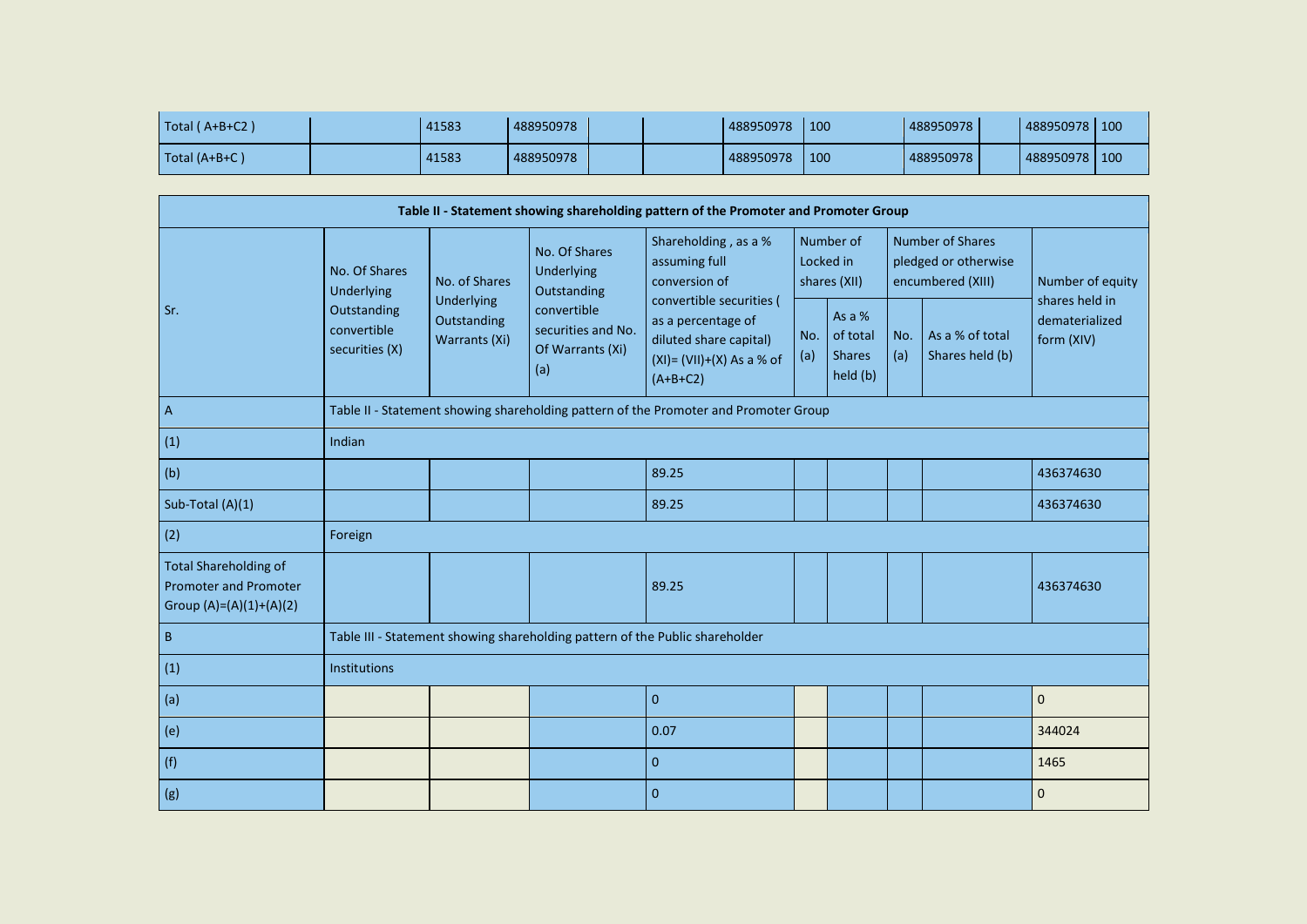| $\vert$ (i)                                                                    |                  |  | 2.2                                                                                           |  |                           | 10765076  |
|--------------------------------------------------------------------------------|------------------|--|-----------------------------------------------------------------------------------------------|--|---------------------------|-----------|
| Sub-Total (B)(1)                                                               |                  |  | 2.28                                                                                          |  |                           | 11110565  |
| (3)                                                                            | Non-institutions |  |                                                                                               |  |                           |           |
| (a(i))                                                                         |                  |  | 7.43                                                                                          |  |                           | 35795261  |
| (a(ii))                                                                        |                  |  | 0.64                                                                                          |  |                           | 3139188   |
| (e)                                                                            |                  |  | 0.4                                                                                           |  |                           | 1960394   |
| Sub-Total (B)(3)                                                               |                  |  | 8.48                                                                                          |  |                           | 40894843  |
| <b>Total Public Shareholding</b><br>$(B)=(B)(1)+(B)(2)+(B)(3)$                 |                  |  | 10.75                                                                                         |  |                           | 52005408  |
| l c                                                                            |                  |  | Table IV - Statement showing shareholding pattern of the Non Promoter- Non Public shareholder |  |                           |           |
| Total $(A+B+C2)$                                                               |                  |  | 100                                                                                           |  |                           | 488380038 |
| Total (A+B+C)                                                                  |                  |  | 100                                                                                           |  |                           | 488380038 |
| Disclosure of notes in case of public share holding is less than 25 percentage |                  |  |                                                                                               |  | Textual<br>Information(1) |           |

|                       | <b>Text Block</b>                                                                                                                                                                                                                                            |
|-----------------------|--------------------------------------------------------------------------------------------------------------------------------------------------------------------------------------------------------------------------------------------------------------|
| Textual Information() | Since, Andrew Yule & Company Limited is a Government of India Enterprise under the administrative control of the Ministry of<br>Heavy Industries, Govt. of India, the matter regarding 25% of Public Shareholding will be decided by the concerned Ministry. |

## **Central Government/ State Government(s)**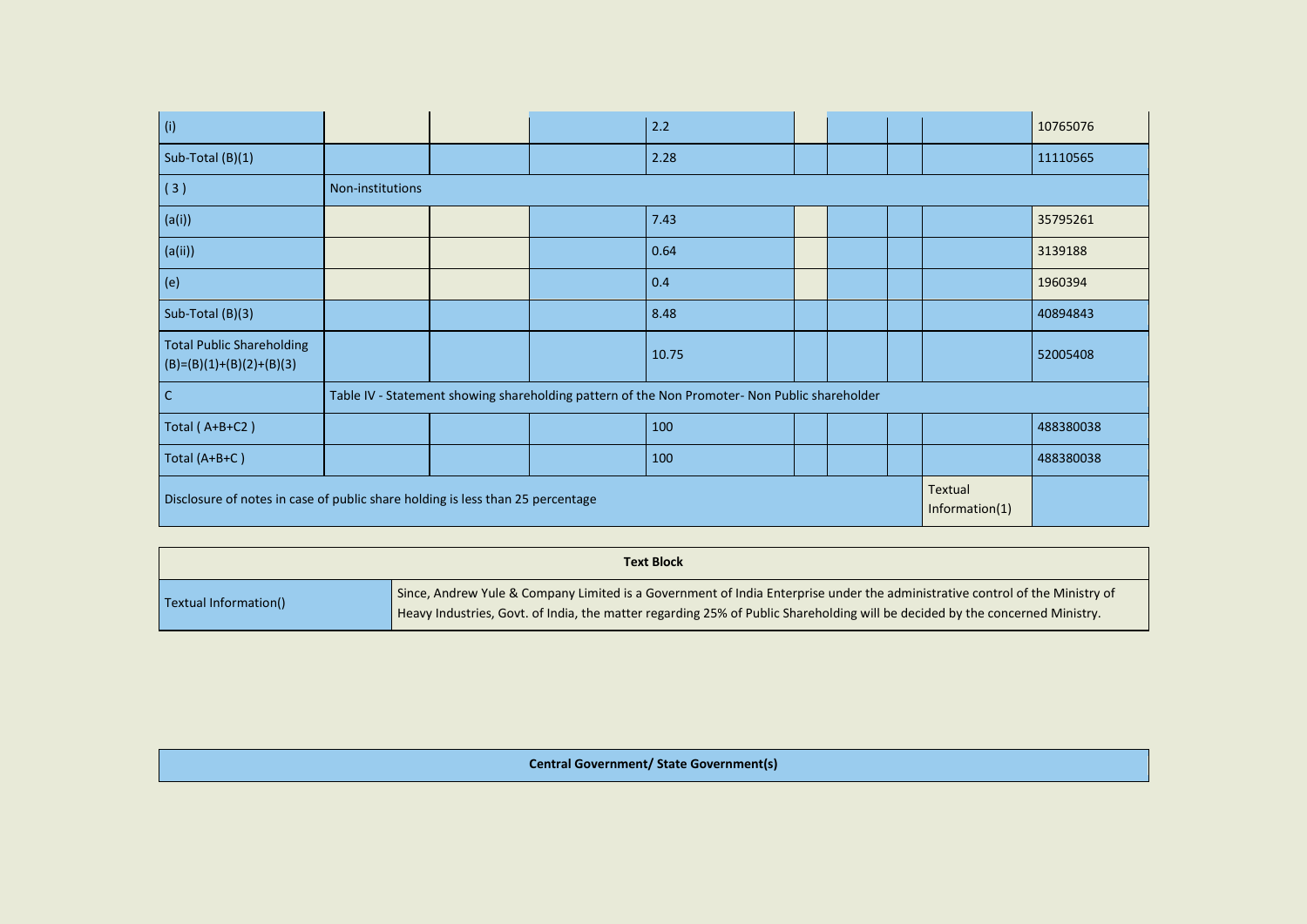| Searial No.                                                                                                                                              | $\mathbf{1}$       |                          |
|----------------------------------------------------------------------------------------------------------------------------------------------------------|--------------------|--------------------------|
| Name of the Shareholders (I)                                                                                                                             | President of India | Click here to go<br>back |
| <b>PAN (II)</b>                                                                                                                                          |                    | Total                    |
| No. of fully paid up equity shares held (IV)                                                                                                             | 436374630          | 436374630                |
| No. Of Partly paid-up equity shares held (V)                                                                                                             |                    |                          |
| No. Of shares underlying Depository Receipts (VI)                                                                                                        |                    |                          |
| Total nos. shares held $(VII) = (IV)+(V)+(VI)$                                                                                                           | 436374630          | 436374630                |
| Shareholding as a % of total no. of shares (calculated as per SCRR, 1957) (VIII) As a % of<br>$(A+B+C2)$                                                 | 89.25              | 89.25                    |
| Number of Voting Rights held in each class of securities (IX)                                                                                            |                    |                          |
| Class eg: X                                                                                                                                              | 436374630          | 436374630                |
| Class eg:y                                                                                                                                               |                    |                          |
| <b>Total</b>                                                                                                                                             | 436374630          | 436374630                |
| Total as a % of Total Voting rights                                                                                                                      | 89.25              | 89.25                    |
| No. Of Shares Underlying Outstanding convertible securities (X)                                                                                          |                    |                          |
| No. of Shares Underlying Outstanding Warrants (Xi)                                                                                                       |                    |                          |
| No. Of Shares Underlying Outstanding convertible securities and warrants (X)                                                                             |                    |                          |
| Shareholding, as a % assuming full conversion of convertible securities (as a percentage of<br>diluted share capital) (XI)= (VII)+(X) As a % of (A+B+C2) | 89.25              | 89.25                    |
| Number of Locked in shares (XII)                                                                                                                         |                    |                          |
| No. (a)                                                                                                                                                  |                    |                          |
| As a % of total Shares held (b)                                                                                                                          |                    |                          |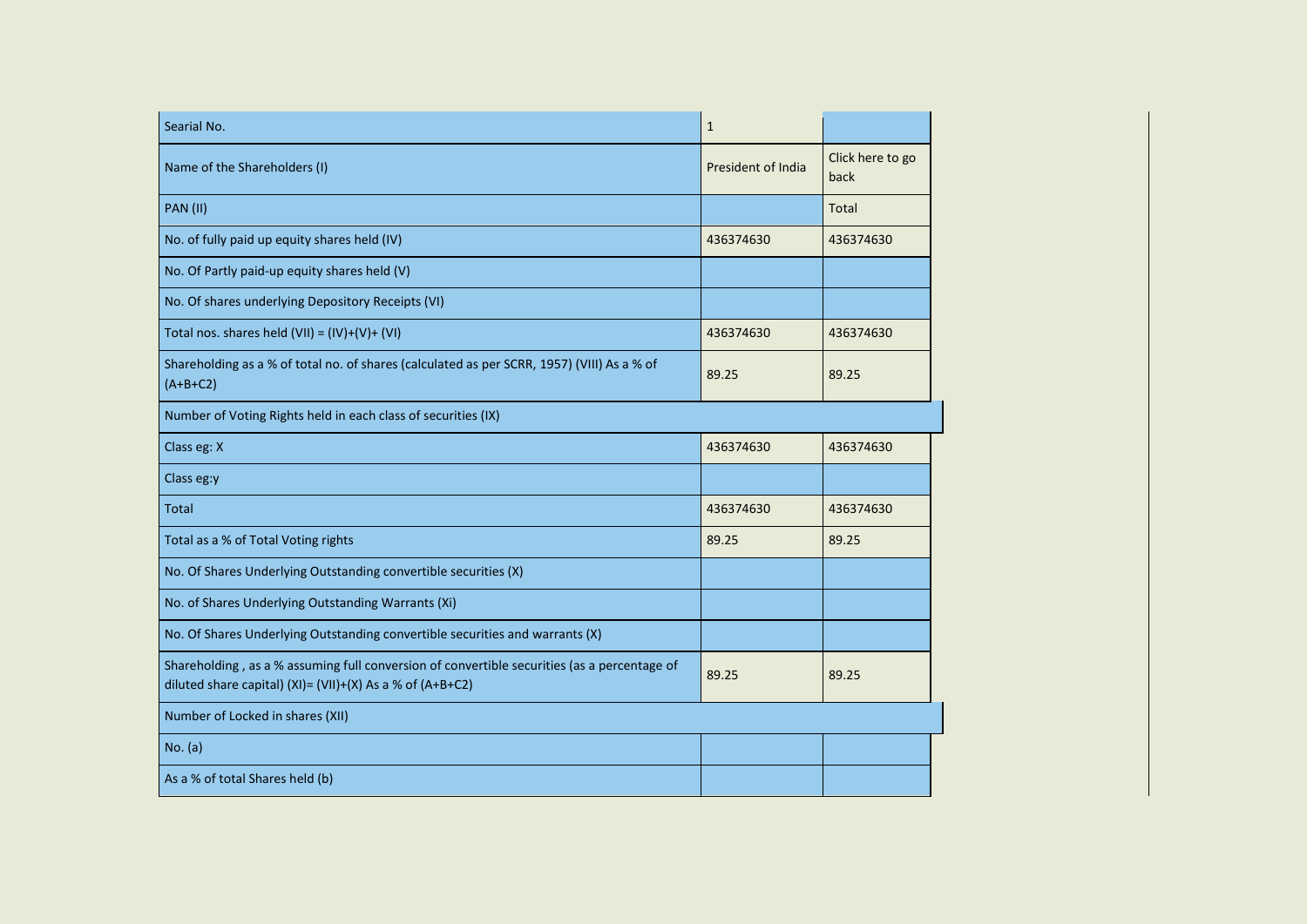| Number of Shares pledged or otherwise encumbered (XIII)   |                              |           |
|-----------------------------------------------------------|------------------------------|-----------|
| No. (a)                                                   |                              |           |
| As a % of total Shares held (b)                           |                              |           |
| Number of equity shares held in dematerialized form (XIV) | 436374630                    | 436374630 |
| Reason for not providing PAN                              |                              |           |
| Reason for not providing PAN                              | Textual<br>Information $(1)$ |           |
| Shareholder type                                          | Promoter                     |           |

| <b>Text Block</b>      |                           |  |  |  |  |
|------------------------|---------------------------|--|--|--|--|
| Textual Information(1) | <b>Exempted Category.</b> |  |  |  |  |

| Any Other (specify)                               |                            |                          |  |  |
|---------------------------------------------------|----------------------------|--------------------------|--|--|
| Searial No.                                       | $\mathbf{1}$               |                          |  |  |
| Category                                          | <b>Bodies</b><br>Corporate |                          |  |  |
| Category / More than 1 percentage                 | Category                   |                          |  |  |
| Name of the Shareholders (I)                      |                            | Click here to go<br>back |  |  |
| <b>PAN (II)</b>                                   |                            | Total                    |  |  |
| No. of the Shareholders (I)                       | 362                        | 362                      |  |  |
| No. of fully paid up equity shares held (IV)      | 1978477                    | 1978477                  |  |  |
| No. Of Partly paid-up equity shares held (V)      |                            |                          |  |  |
| No. Of shares underlying Depository Receipts (VI) |                            |                          |  |  |